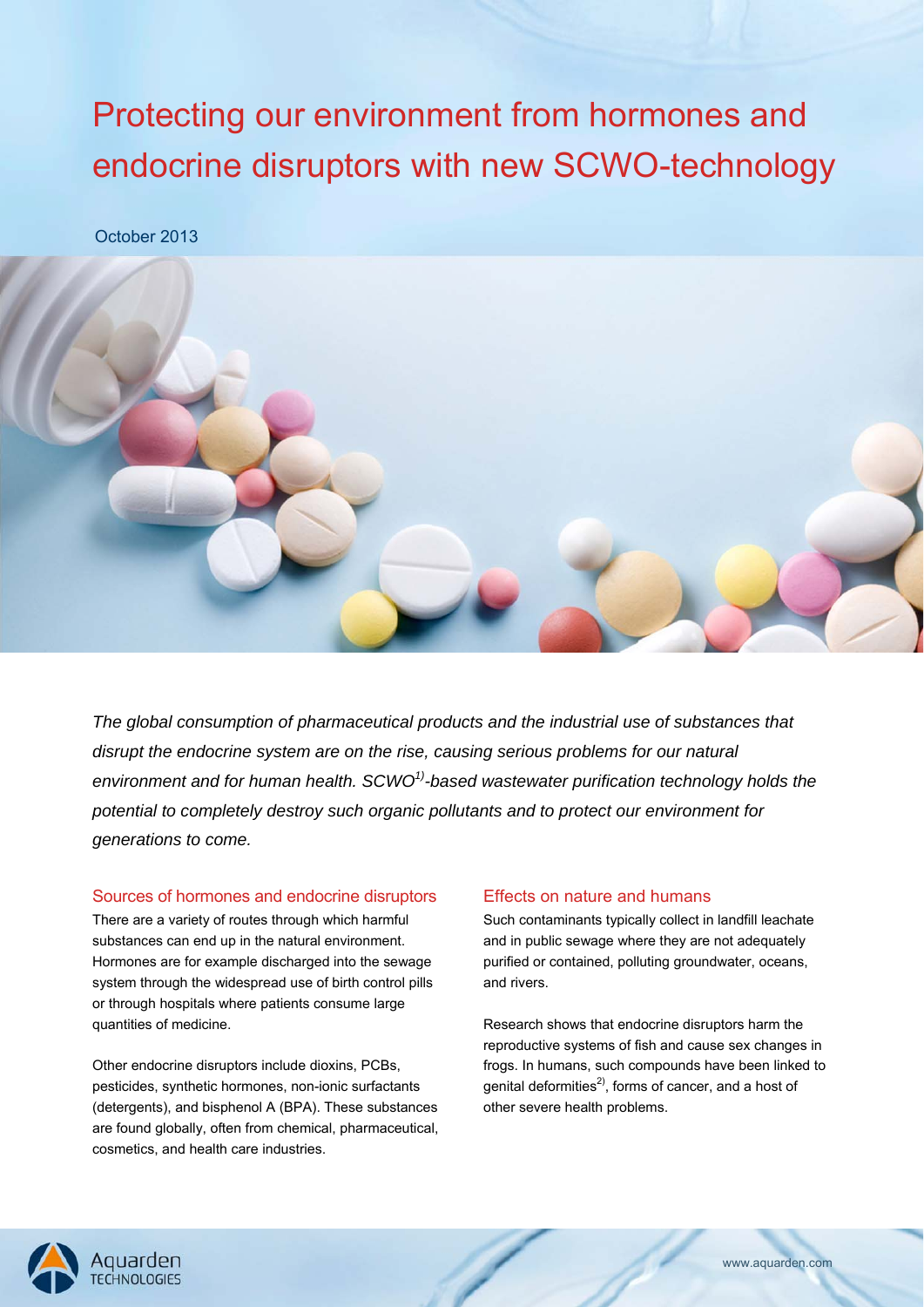"Today there is clear scientific evidence that endocrine disruptors cause sex changes in male fish. This has been discovered through field studies and verified by

the the contract of the contract of the contract of the contract of the contract of the contract of the contract of the contract of the contract of the contract of the contract of the contract of the contract of the contra There are serious reasons to be concerned about the future effects of such substances especially on aquatic environments if better means of wastewater purification are not adopted.

*Mr. Poul Bjerregaard Professor of biology at University of Southern Denmark* 

laboratory experiments," says Poul Bjerregaard, professor of biology at University of Southern Denmark. "There are serious reasons to be concerned about the future effects of such substances especially on aquatic environments if better means of wastewater purification are not adopted," Mr. Bjerregaard continues.

# Conventional methods versus SCWO

The current purification capabilities of conventional treatment methods can be limited when dealing with hormones and endocrine disruptors.

For example, sewage and wastewater treatment plants typically remove at most 80-90  $\%$ <sup>3)</sup> of hormones, while the rest invariably ends up in surface water. In the United States, a national survey found that 13 out of 50 wastewater treatment plant effluents displayed endocrine disruption activity in fish $4^4$ ).

"Our natural environment would be much better protected from harmful contaminants if industries and public bodies decided to purify wastewater streams better," suggests Poul Bjerregaard.

An alternative for treating wastewater containing hardly degradable hazardous compounds is incineration, but this can be a highly expensive process.

Today, all of these harmful compounds can be virtually eliminated using new SCWO-based purification technology at a fraction of incineration costs. This will allow more organizations to manage their wastewaters with zero discharge of hazardous compounds.

# Destroying hormones

Hormones are found in many pharmaceutical products and consequently appear in wastewater generated from pharmaceutical manufacturing plants. Such wastewater can be very expensive to treat. For example, pharmaceutical companies producing synthetic estrogen are often faced with wastewater treatment costs that exceed 250 USD per cubic meter when using traditional purification and disposal means like incineration. In contrast, Aquarden's SCWO-based systems can completely destroy estrogen in wastewater at a cost below 40 USD per cubic meter.

While the economic benefits of SCWO are attractive for reducing wastewater treatment costs, the long-term benefits of securing our environment and protecting human health for future generations are even greater.

# SCWO: Complete purification

| Estrogen                      |                                |                   |                                              |                               |
|-------------------------------|--------------------------------|-------------------|----------------------------------------------|-------------------------------|
| Ingoing<br>concen-<br>tration | Outgoing<br>concen-<br>tration | Reduction<br>$\%$ | Conven-<br>tional cost<br>per m <sup>3</sup> | Aquarden<br>cost per<br>$m^3$ |
| 5 $mg/L$                      | $<$ 1 ng/L*                    | >99.99998         | <b>USD 250</b>                               | $USD$ 40                      |

### Triton X-100 (detergent)

| Ingoing<br>concen-<br>tration | Outgoing<br>concen-<br>tration <sup>'</sup> | <b>Reduction</b><br>$\frac{1}{2}$ | Conven-<br>tional cost<br>per m <sup>3</sup> | Aquarden<br>cost per<br>m, |
|-------------------------------|---------------------------------------------|-----------------------------------|----------------------------------------------|----------------------------|
| 2000 mg/L                     | $<$ 60 µg/L*                                | 99.997                            | <b>USD 270</b>                               | $USD$ 40                   |

Aquarden has tested the purification performance of SCWO-based systems on different types of endocrine disruptors and hormones with remarkable results. In both cases SCWO treatment has proven to be an extremely efficient and cost-effective water purification solution, especially for pharmaceutical and chemical companies.

SCWO employs the purification properties of supercritical water to completely destroy complex organics, reducing them to harmless products like water, carbon dioxide, and nitrogen gas that can be safely released into the environment.

\* Below detection limit.